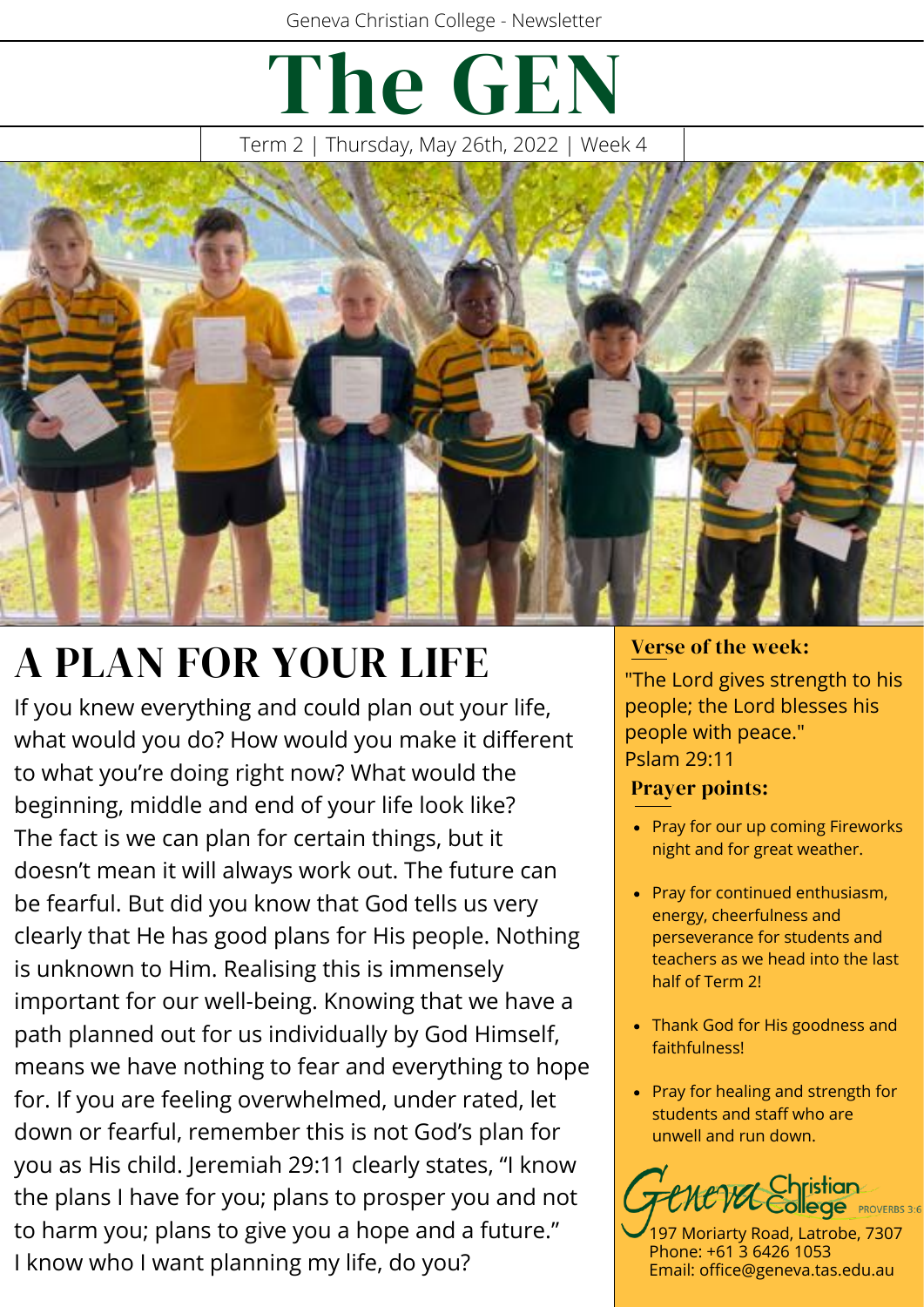## STUDENT OF THE WEEK

#### **Kinder**

Winter Newman - for her growth in confidence in her short time at school.

#### **Prep**

Micah Lincolne - for always being joyful and being a great friend.

#### **Year 1**

Carlos Pitos - for his excellent listening and friendly ways as he settles into Year 1.

#### **Year 2**

Doowuese Echikwonye - for showing kindness to others. Well done!

#### **Year 3**

Annebelle Davey - for her caring and helpful attitude towards her classmates.

#### **Year 4**

Dexter Miles - for diligently getting on with his work without disturbing others.

#### **Year 5**

Willow McDermott - for bringing great enthusiasm and having a go during PE.

#### **Year 6**

Isabella Gardam - for being kind to everyone and consistently working well independently.

#### **Year 7**

Charlotte Johnstone - for showing a great attitude, working really well and responding well to instruction.

#### **Year 8**

Rowan Edgerton - for always having a great attitude when joining in to our class activities. Well done!

#### **Year 9**

Jake Lincolne - for showing respect and giving 100% in all areas of his work.

#### **Year 10**

Chloe Walker - for her continued dedication to her work load and managing her time well.

#### **Year 11/12**

Amber Jordan-Wells - for achieving well above the class average for two assignments in a row in Work Readiness.

### Term Dates

**TERM 2:** May 3rd - July 1st (3 week Term break)

**Term 3:** July 26th - September 30th (2 week Term break)

**Term 4:** October 18th- December 21st (Summer break)

### New High School Playground

Progress has started on our new High School Playground and this week the Crane has been in. We are very excited!



## Employee of the Week

This week we recognise and thank:

**Mrs Suzy Colledge** for her dedication and faithfulness toward her students and the school.

**Mr Darren Eyles** for his great leadership and his willingness to take on more over this Term.

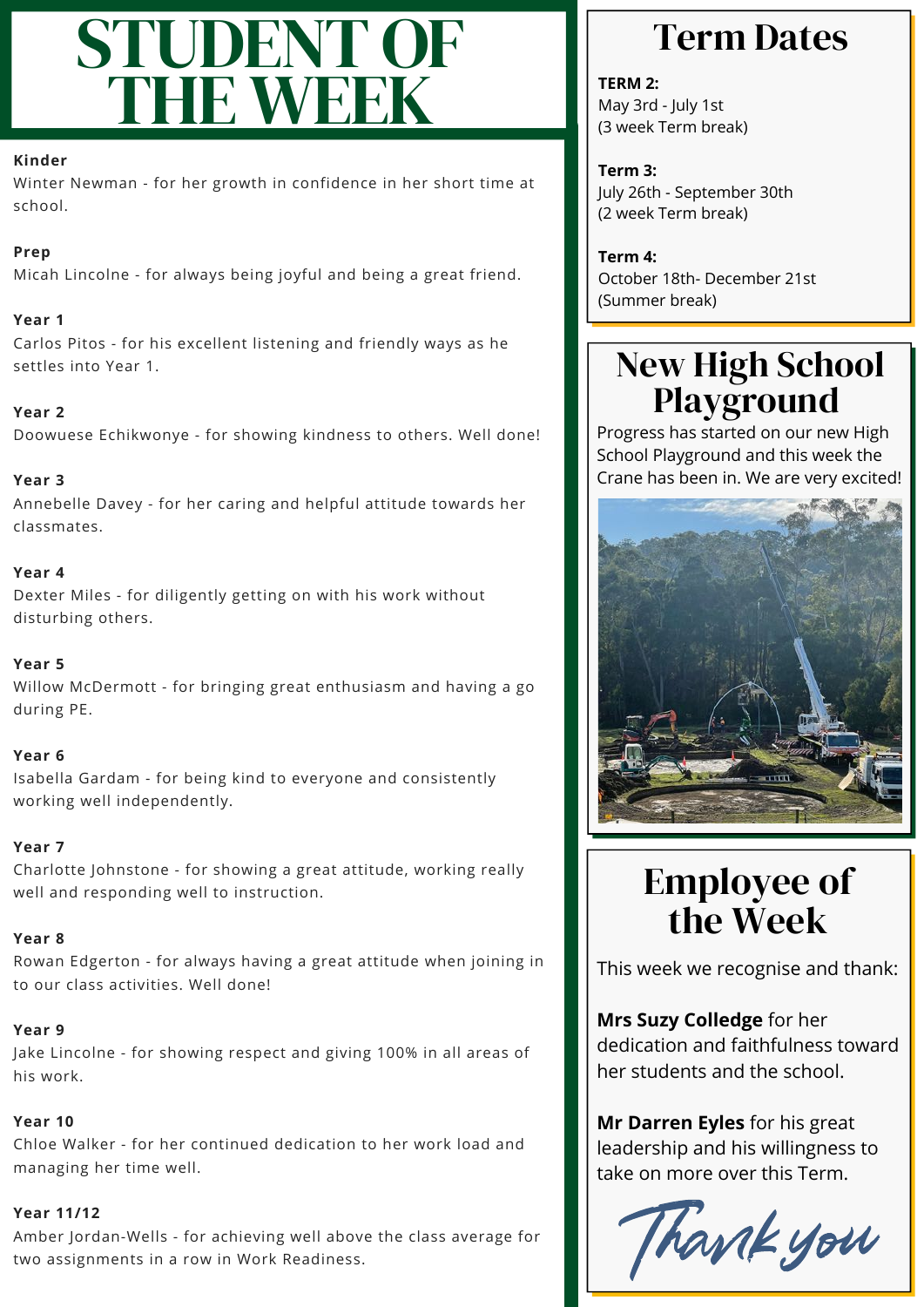# INFORMATION

## Purchase your tickets

We have some exciting events coming up at Geneva. Make sure you purchase your tickets! Head to the Geneva Facebook page for the online links or call the Front Office for assistance.



https://www.eventbrite.com.au/.../shrek-the-musical-jr...

## **FIREWORKS NIGHT**<br>YOU ARE INVITED!

SATURDAY, JUNE 4TH, 2022

**CONTRACTOR** 

**WHERE:** Geneva Christian College WHEN: Saturday, June 4th WHO: You, your family & friends HOW MUCH: \$6.00 per person (Children 4 and under free) TICKETS: Please purchase tickets via Eventbrite. GATES OPEN: 4:30pm EVENT STARTS: 6:00pm FIREWORKS: 6:30pm FOOD: There will be BBQ food and hot drinks available for purchase.

**Fireworks night: Shrek Jr production:**<br>https://www.eventbrite.com.au/.../geneva-fireworks-night... **Shrek Index** https://www.eventbrite.com.au/.../geneva-fireworks-night...

## Office Hours & Absentee reminder

The office is now open from 7:15am for notifications of any student absences from school or to notify if they will not be on their bus. Please do this by calling us on **6426 1053** or texting us on **0490 455 617**, from 7:15am, we will then notify the appropriate teacher and bus driver. We ask that if your child is not on the bus of a morning, could you please notify the office as early as possible.

**Geneva Text Number: 0490 455 617 Office Phone Number: 6426 1053 Email: frontoffice@geneva.tas.edu.au**

## Little Gems

A reminder that our 'Little Gems' playgroup runs every Wednesday during the school Terms, from 9:00am - 10:30am. 'Little Gems' is a place for parents, guardians and children aged from birth to 4 years old, to connect, play and grow.

To register your interest or to find out more information, please email littlegems@geneva.tas.edu.au



2022 students leaders

Sarah Marks Jackson Bass Zane McKercher Autumn George Amber Jordan Wells Liam Rouse Maddy Payne Aidam Mosley Riley Walters- Simpson Poppy Cassidy Tameka Frith Jenna King Jorja Lomago Rachael Robertson Jacob Armstrong

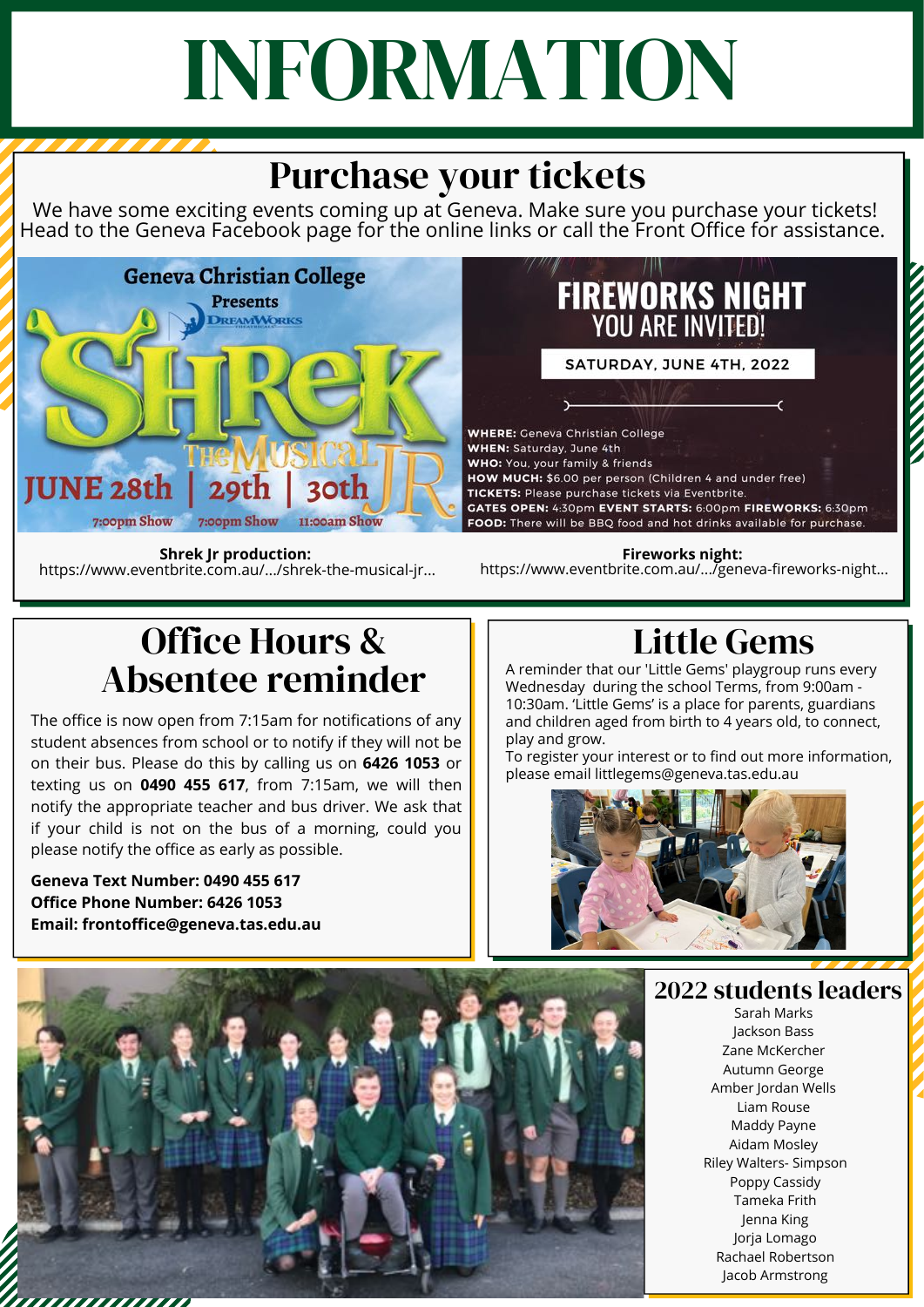# WEEK 4 PHOTOS

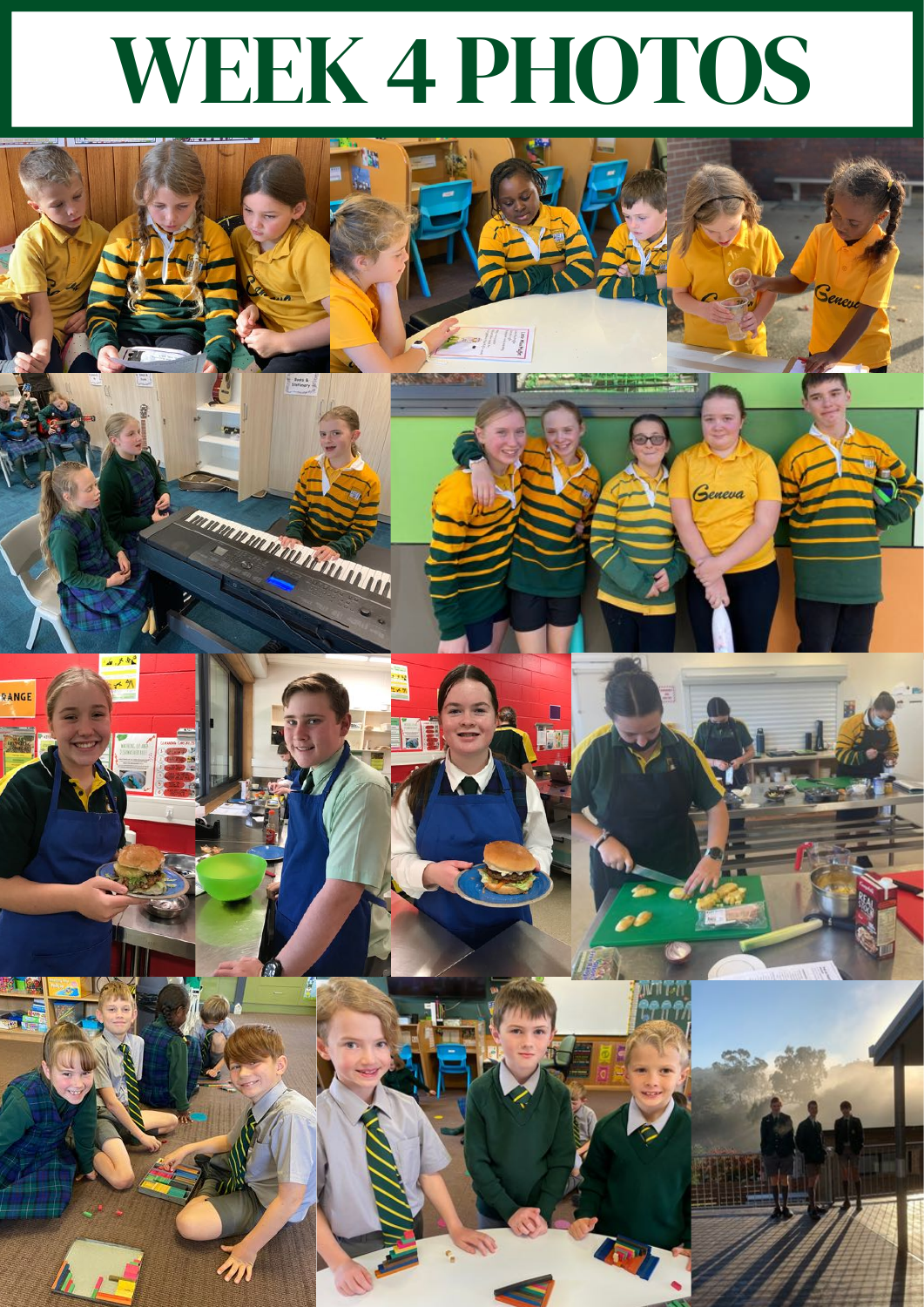## **Combined Christian Schools** - Cross Country 2022

What: our annual Cross Country

When: Friday, June 17, 2022 Where: Geneva Christian College

Time: 11,00am registration and directions, with 11,30am sharp start!!

FINISH time is 2.00pm, GENEVA BUS RUNS HOME WILL LEAVE 1 HOUR EARLIER at 2.15pm, this means students will arrive home an hour earlier than normal.

Who: All students from Geneva, home schooling groups and other northern Christian schools.

Age Groups: Will be the age the student is on the day of competition.

Distances: (approximate) BOYS: U7 - 2KM U9 - 2KM U11 - 4KM U13 - 4KM U15 - 6KM OPEN - 6KM

U9 - 2KM U11 - 4KM **GIRLS: U7 - 2KM**  $U13 - 4KM$ **U15 - 4KM OPEN - 4KM** 

What to Wear: Full sports uniform is required on this day; however, competitors can bring OLD shorts, t-shirts and sneakers to change into for running the cross-country track and keep sports uniform for putting on afterwards. Extra under clothes, socks and sneakers may be required as the cross-country track is very muddy & well

Food/BBQ: there will be a BBQ-running on the day. We have available for purchase: hamburgers \$3, sausages \$2 and onion in bread, (gluten free available) fruit boxes, ice creams and crisps. Alternatively, BYO lunch & drink.

Facilities: There will be toilets/showers available, plus undercover areas if the weather is wet. We do suggest that you come prepared with a coat and suitable footwear, umbrella, a blanket and a fold-up chair.

### Parents, friends and relatives are most welcome to attend \*\* Geneva bus runs home will leave an hour earlier, leaving school at 2.15pm.